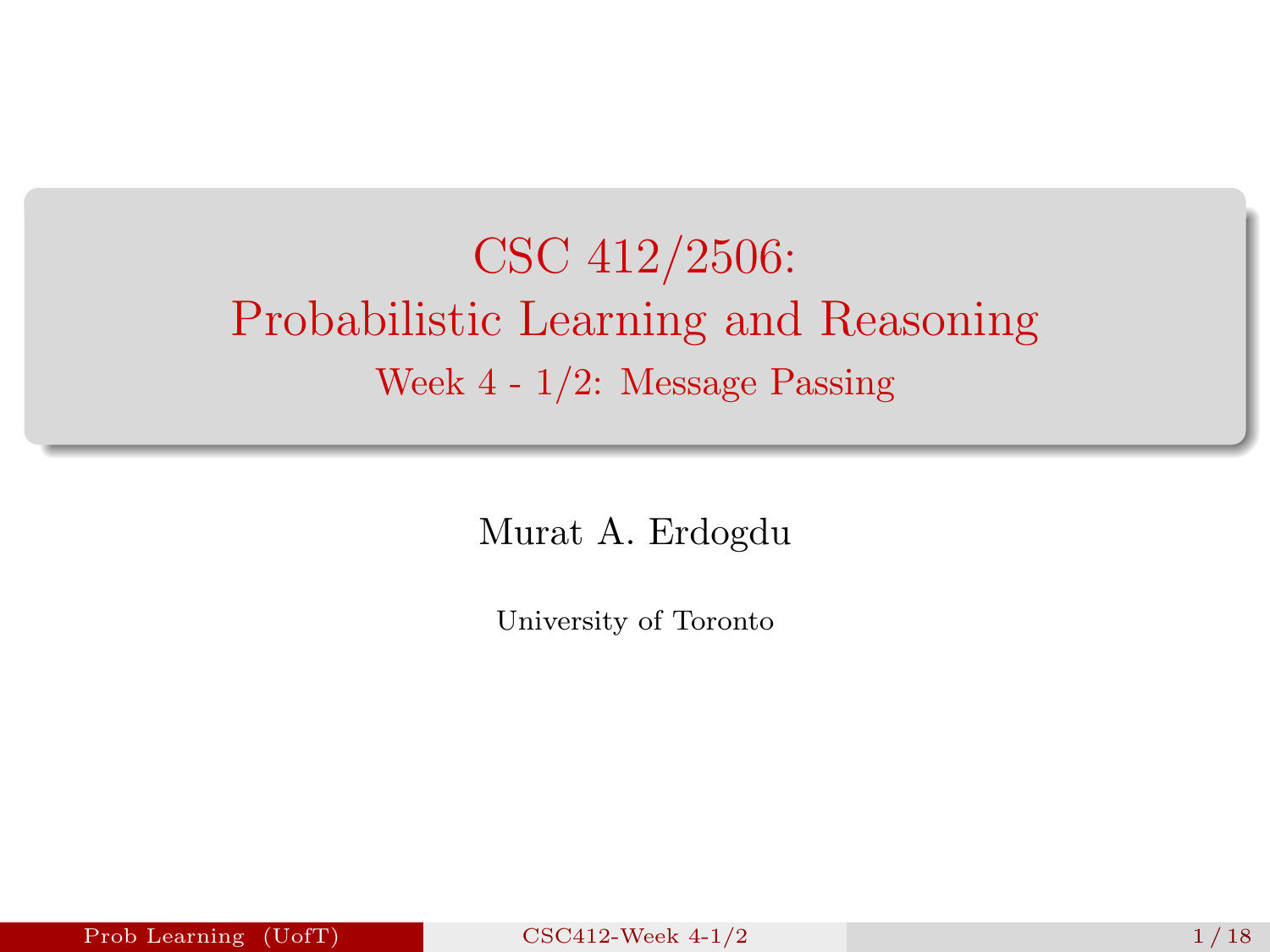- Trueskill latent variable model
- Message passing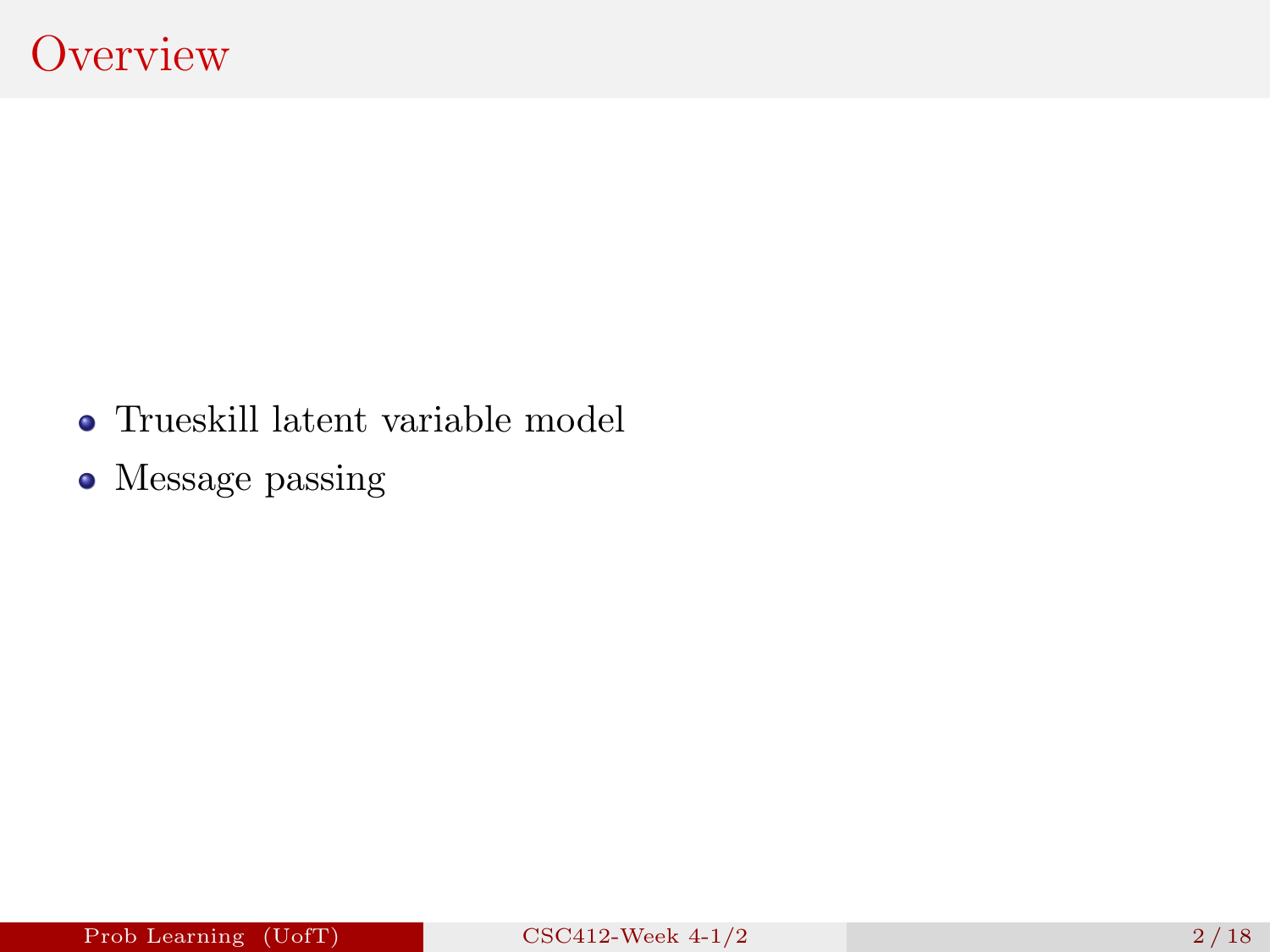- What to do when a variable z is unobserved?
- If we never condition on z when in the inference problem, then we can just integrate it out.
- However, in certain cases, we are interested in the latent variables themselves, e.g. the clustering problems.
- More on latent variables when we cover Gaussian mixtures.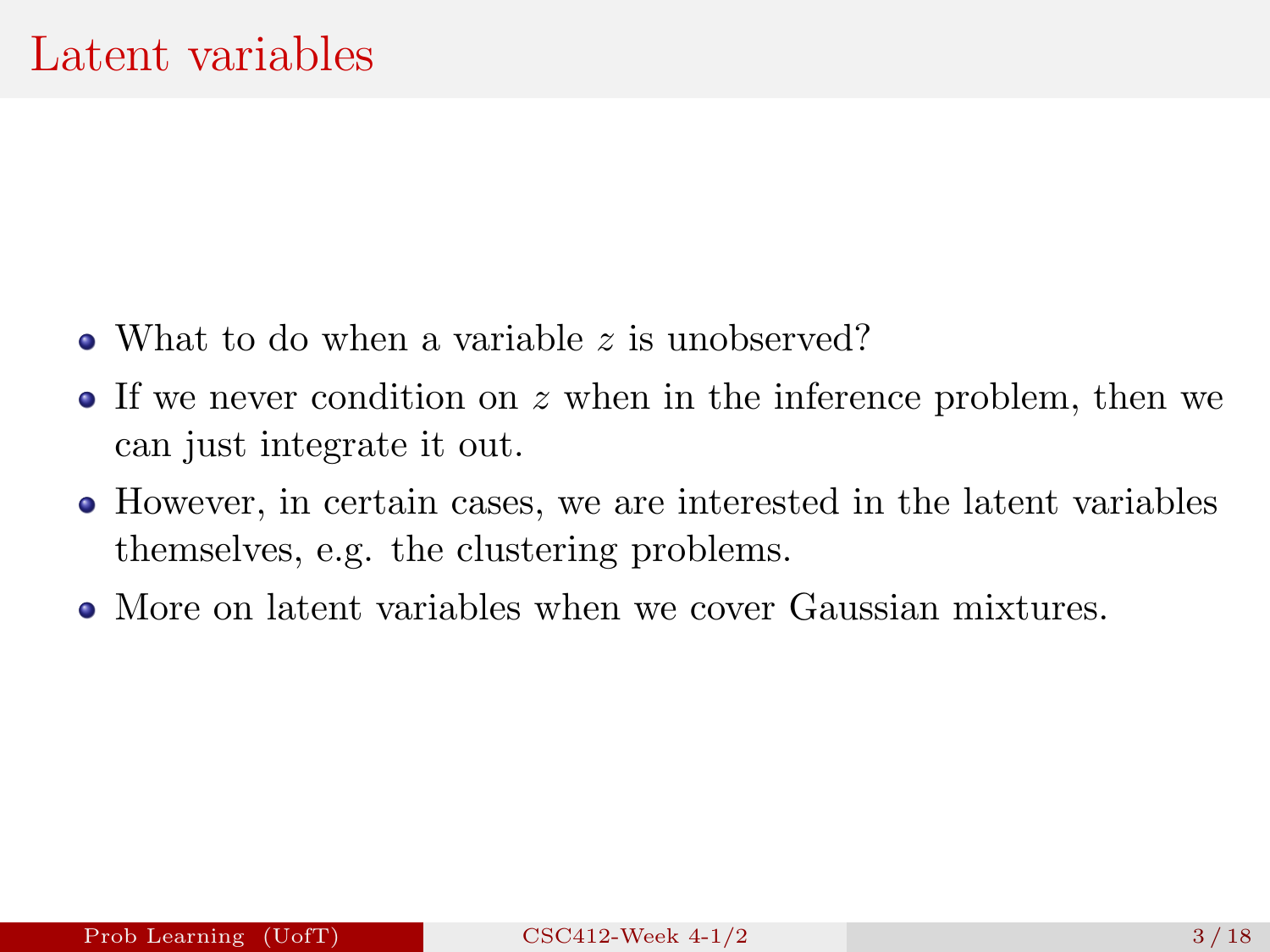#### The TrueSkill latent variable model

- TrueSkill model is a player ranking system for competitive games.
- The goal is to infer the skill of a set of players in a competitive game, based on observing who beats who.
- In the TrueSkill model, each player has a fixed level of skill, denoted  $z_i$ .
- We initially don't know anything about anyone's skill, but we assume everyone's skill is independent (e.g. an independent Gaussian prior).
- We never get to observe the players' skills directly, which makes this a latent variable model.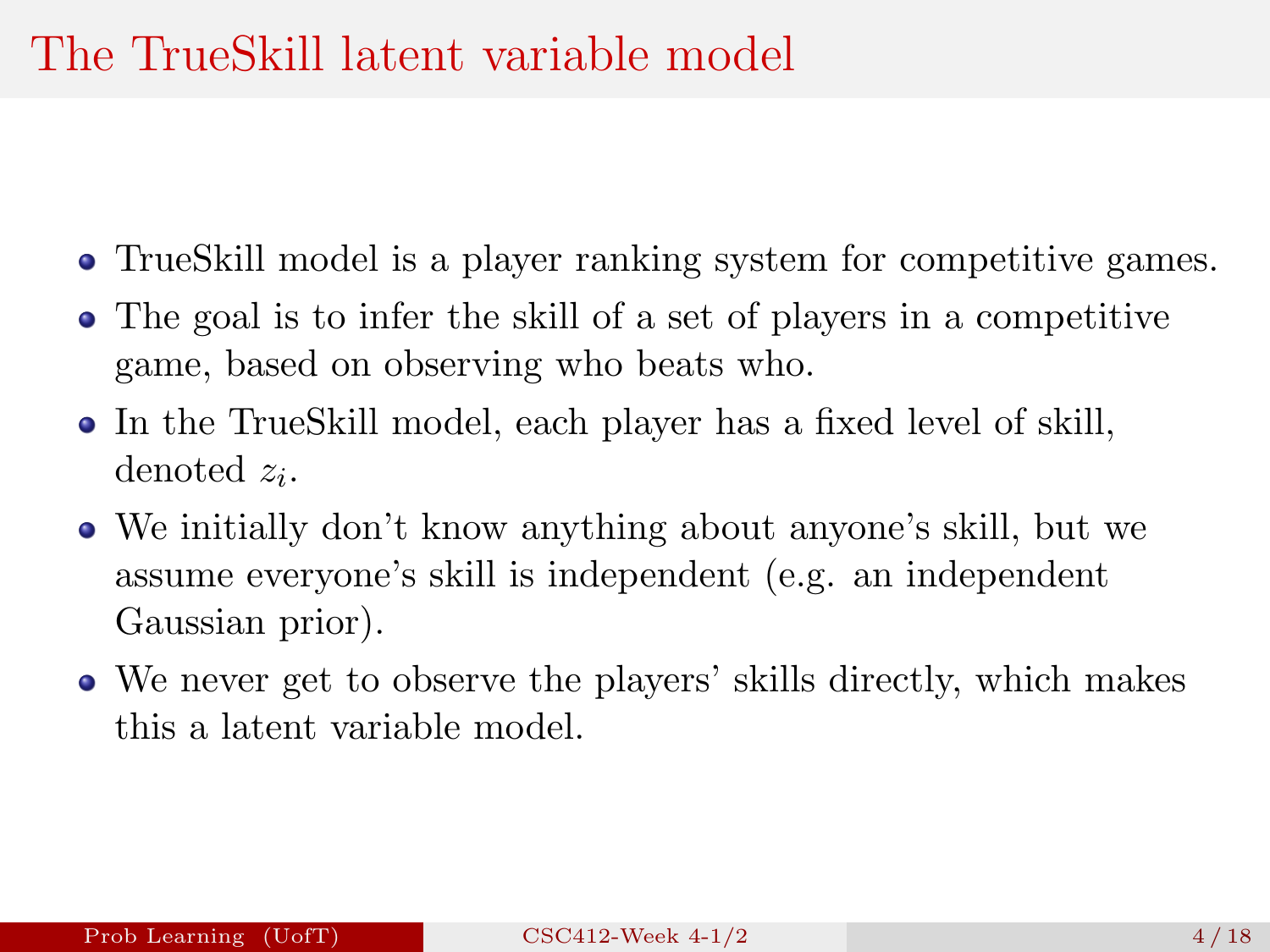#### TrueSkill model

- Instead, we observe the outcome of a series of matches between different players.
- $\bullet$  For each game, the probability that player i beats player i is given by

$$
p(i \text{ beats } j) = \sigma(z_i - z_j)
$$

where sigma is the logistic function:  $\sigma(y) = \frac{1}{1 + \exp(-y)}$ .

We can write the entire joint likelihood of a set of players and games as:

$$
p(z_1, z_2, \dots z_N, \text{game 1, game 2, \dots \text{game T})
$$

$$
= \left[ \prod_{i=1}^N p(z_i) \right] \left[ \prod_{\text{games}} p(\text{i beats } j | z_i, z_j) \right]
$$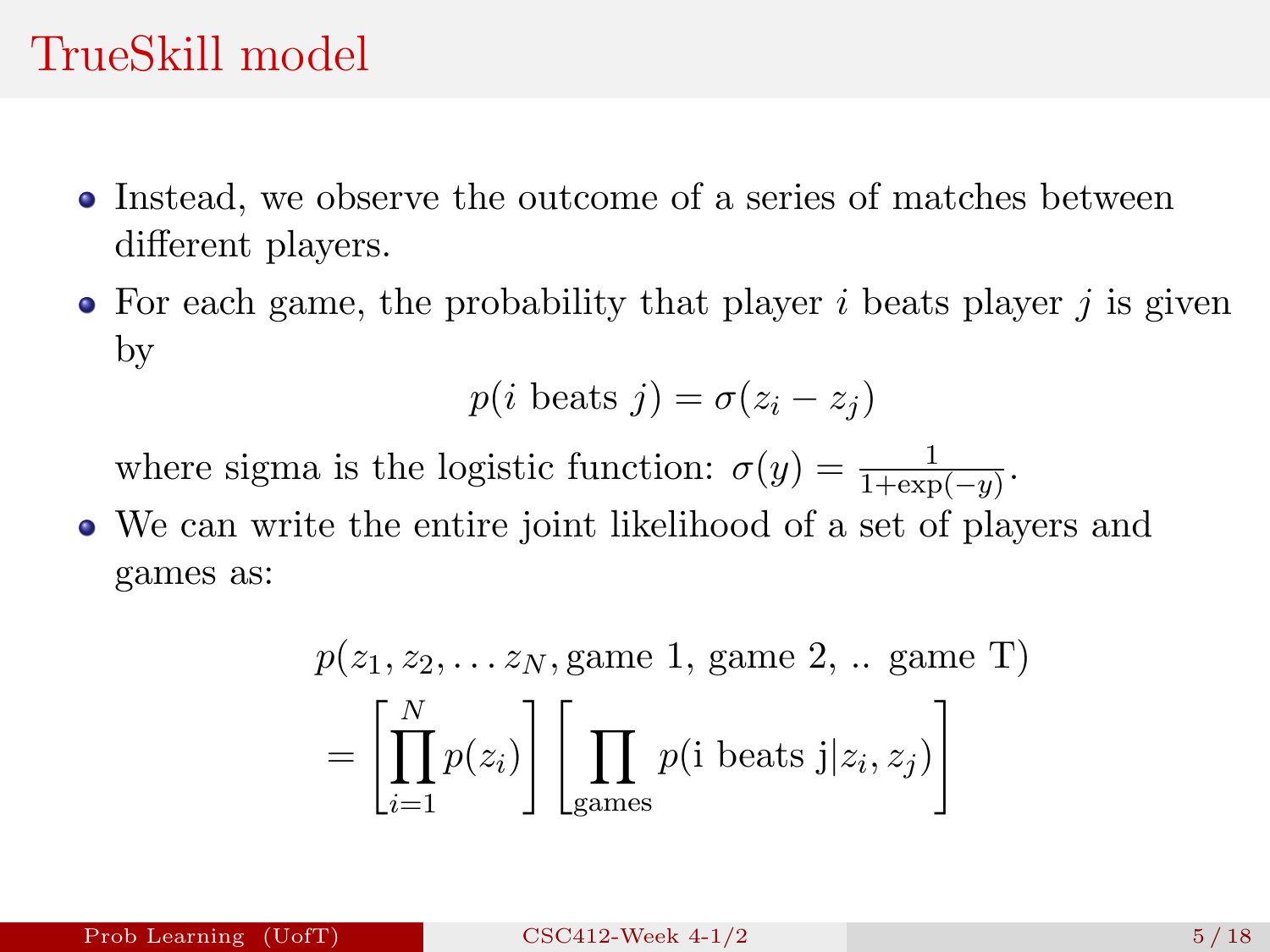- Given the outcome of some matches, the players' skills are no longer independent, even if they've never played each other.
- Computing the posterior over even two players' skills requires integrating over all the other players' skills:

$$
p(z_1, z_2 | \text{game } 1, \text{ game } 2, \dots \text{ game } T)
$$

$$
= \int \cdots \int p(z_1, z_2, z_3 \dots z_N | x) dz_3 \dots dz_N
$$

Message passing can be used to compute posteriors! • More on this model in Assignment 2.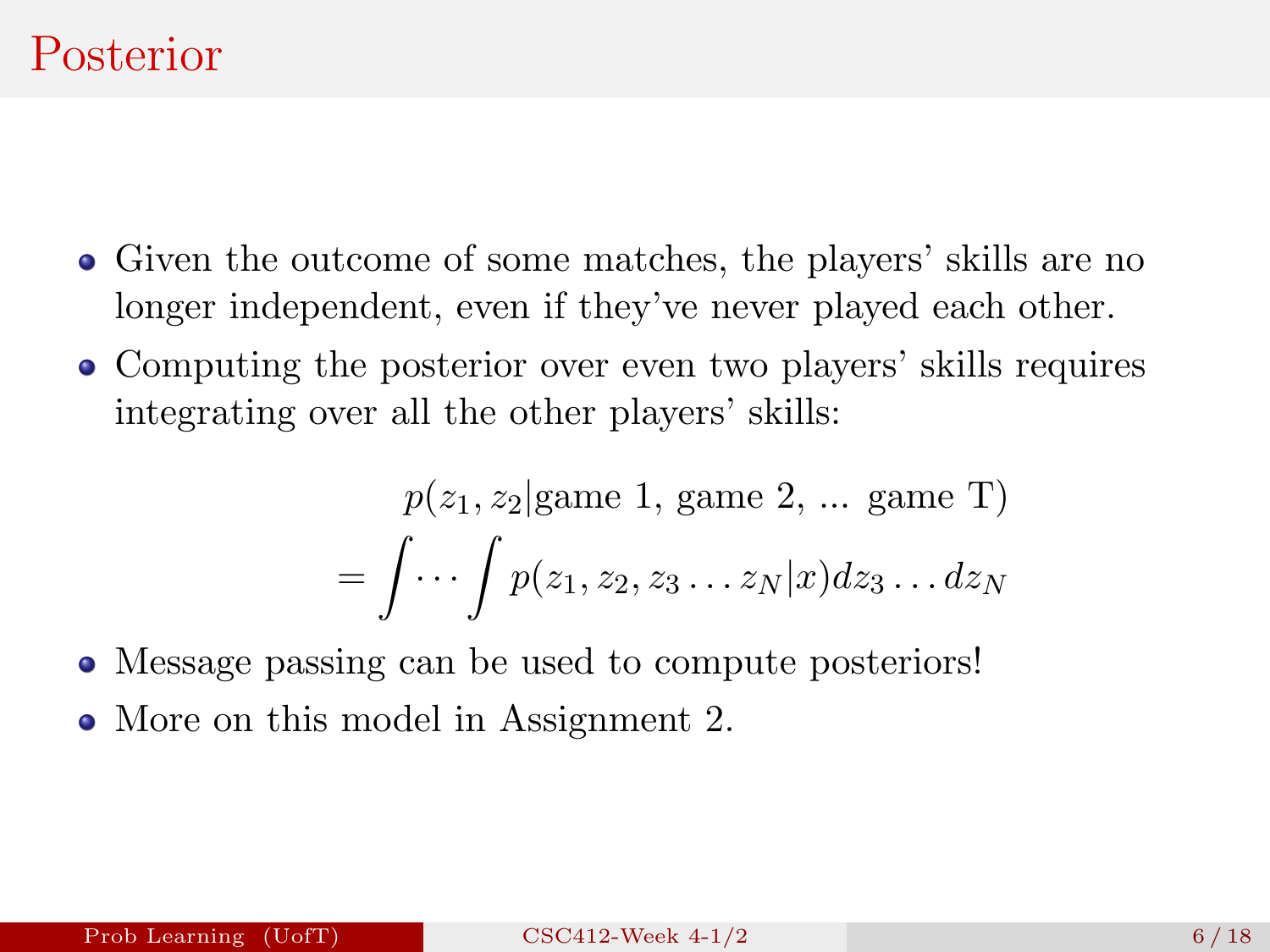## Variable Elimination Order and Trees

- Last week: we can do exact inference by variable elimination: I.e. to compute  $p(A|C)$ , we can marginalize  $p(A, B|C)$  over every variable in  $B$ , one at a time.
- Computational cost is determined by the graph structure, and the elimination ordering.
- Determining the optimal elimination ordering is hard.
- Even if we do, the resulting marginalization might also be unreasonably costly.
- Fortunately, for trees, any elimination ordering that goes from the leaves inwards towards any root will be optimal.
- You can think of trees as just chains which sometimes branch.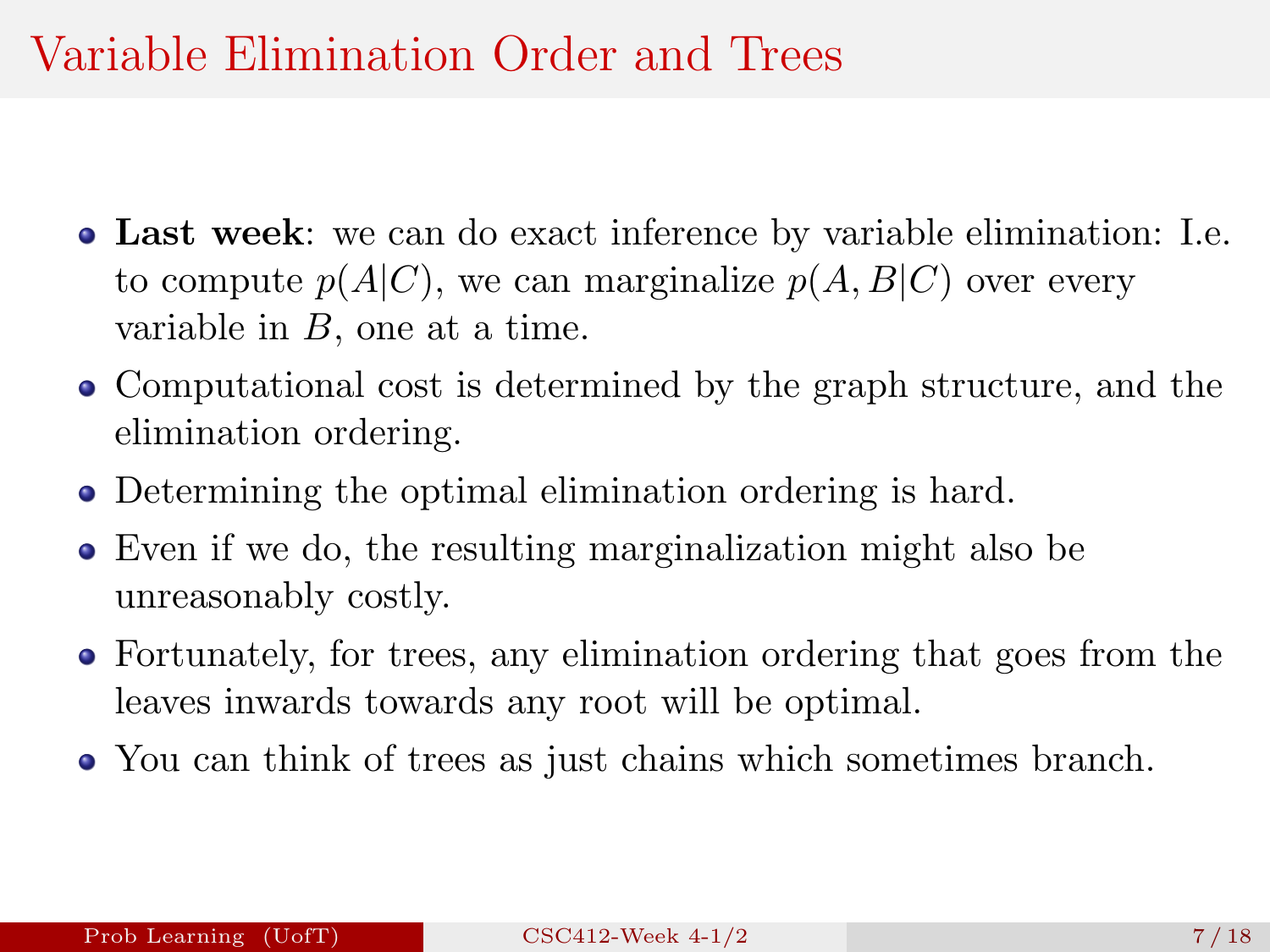## Inference in Trees



- A graph is  $\mathcal{G} = (\mathcal{V}, \mathcal{E})$  where  $\mathcal{V}$  is the set of vertices (nodes) and  $\mathcal E$  the set of edges
- For  $i, j \in V$ , we have  $(i, j) \in \mathcal{E}$  if there is an edge between the nodes  $i$  and  $j$ .
- For a node in graph  $i \in \mathcal{V}$ ,  $N(i)$ denotes the neighbors of  $i$ , i.e.  $N(i) = \{j : (i, j) \in \mathcal{E}\}.$
- Shaded nodes are observed, and denoted by  $\bar{x}_2, \bar{x}_4, \bar{x}_5$ .

The joint distribution in the general case is

$$
p(x_{1:n}) = \frac{1}{Z} \prod_{i \in \mathcal{V}} \psi(x_i) \prod_{(i,j) \in \mathcal{E}} \psi_{ij}(x_i, x_j).
$$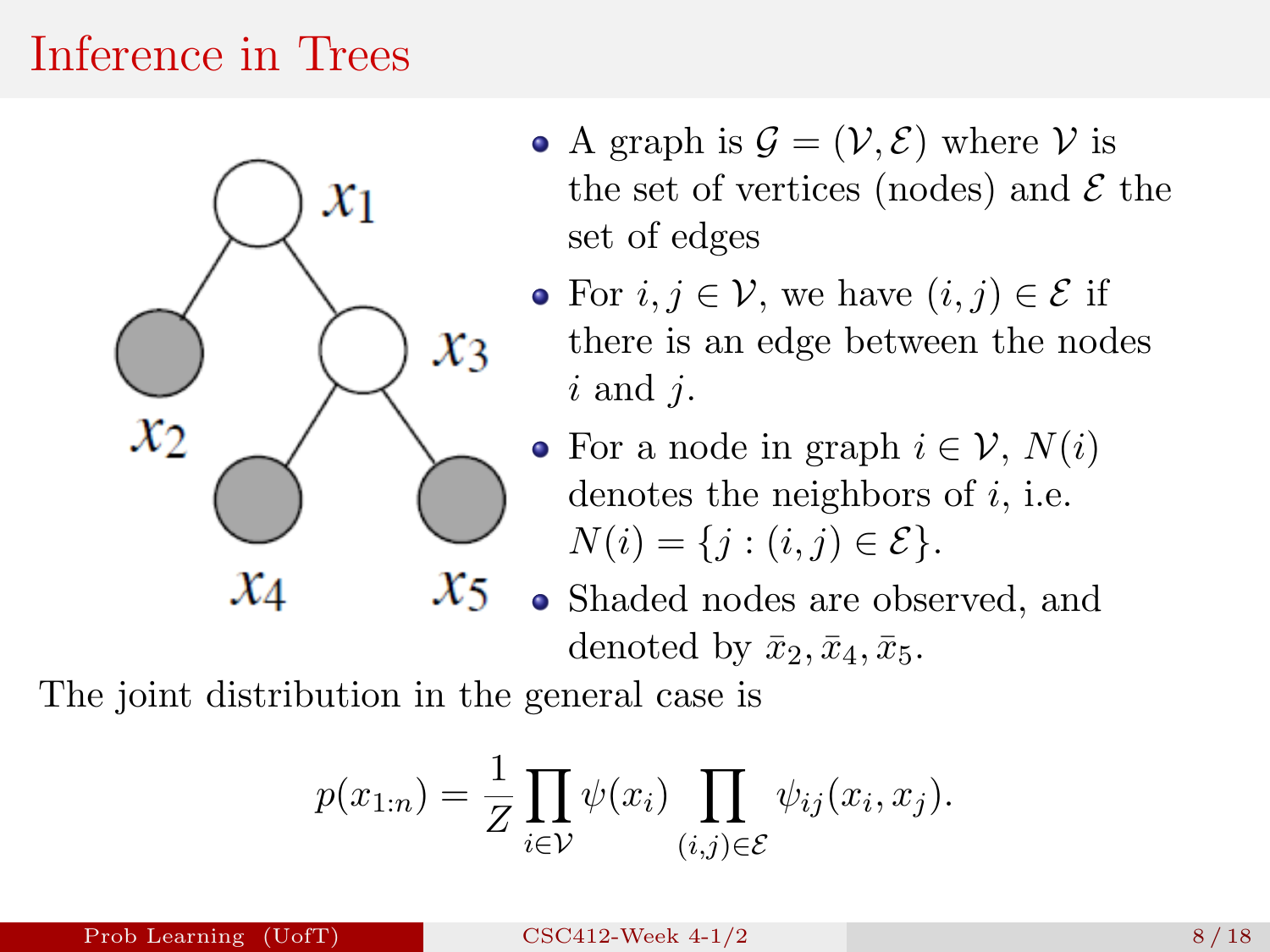#### Inference in Trees

• Joint distribution is

$$
\begin{matrix}\n\begin{matrix}\n x_1 \\
x_2\n\end{matrix} \\
x_4\n\end{matrix}\n\begin{matrix}\n x_3 \\
x_5\n\end{matrix}
$$

$$
p(x_{1:n}) = \frac{1}{Z} \prod_{i \in \mathcal{V}} \psi(x_i) \prod_{(i,j) \in \mathcal{E}} \psi_{ij}(x_i, x_j).
$$
  
Want to compute  $p(x_3 | \bar{x}_2, \bar{x}_4, \bar{x}_5).$ 

We have

$$
p(x_3|\bar{x}_2, \bar{x}_4, \bar{x}_5) \propto p(x_3, \bar{x}_2, \bar{x}_4, \bar{x}_5).
$$

 $p(x_3 | \overline{x}_2, \overline{x}_4, \overline{x}_5) = \frac{1}{Z^E} \sum_{x_1} \psi_1(x_1) \psi_3(x_3) \psi_2(\overline{x}_2) \psi_4(\overline{x}_4) \psi_5(\overline{x}_5) \psi_{12}(\overline{x}_2, x_1) \psi_{34}(\overline{x}_4, x_3) \psi_{35}(\overline{x}_5, x_3) \psi_{13}(x_1, x_3)$ 

Let's write the variable elimination.

 $\bullet$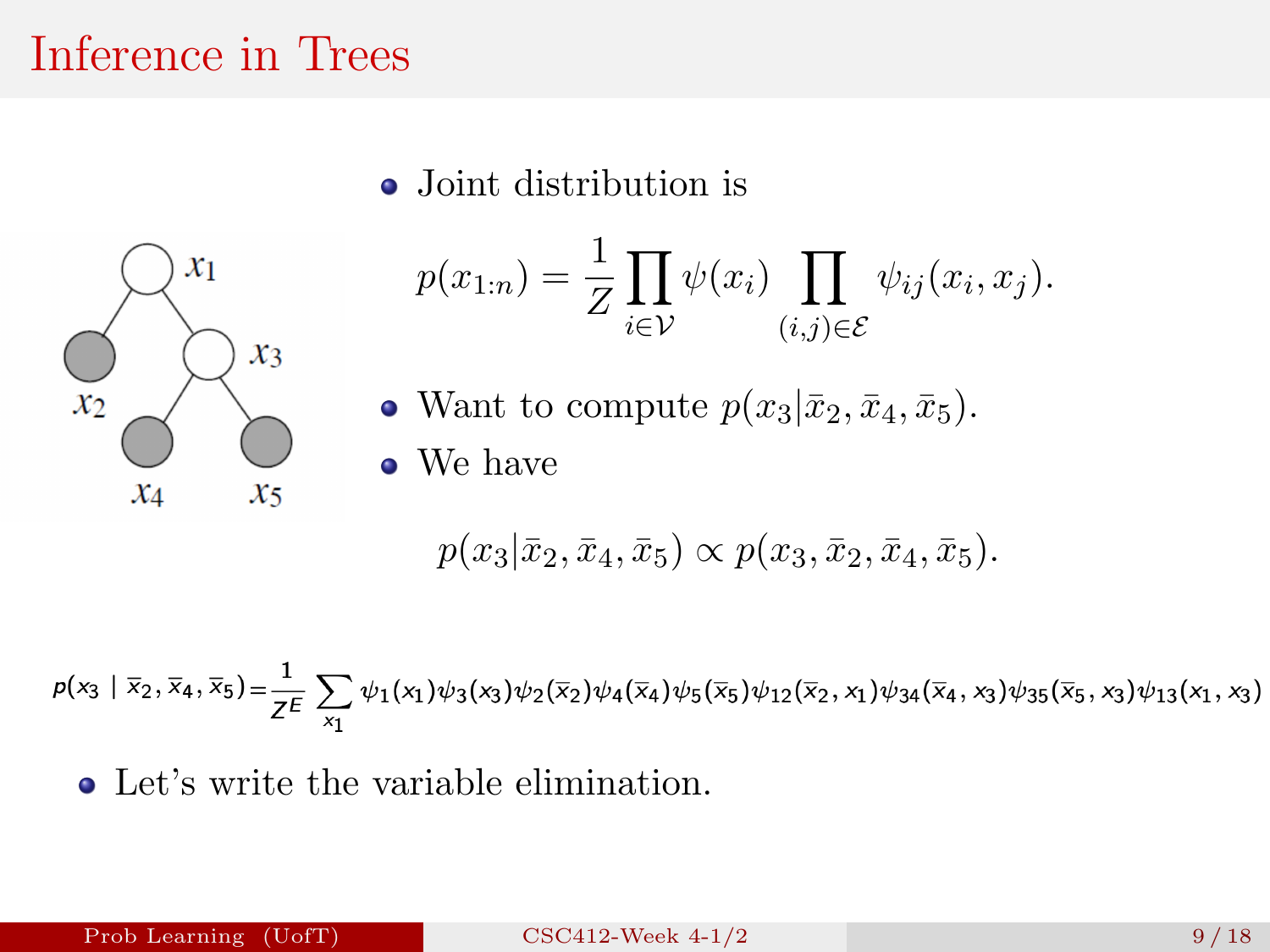#### Inference in Trees



$$
p(x_3 | \bar{x}_2, \bar{x}_4, \bar{x}_5) = \frac{1}{Z\bar{E}} \sum_{x_1} \psi_1(x_1) \psi_3(x_3) \psi_2(\bar{x}_2) \psi_4(\bar{x}_4) \psi_5(\bar{x}_5) \psi_{12}(\bar{x}_2, x_1) \psi_{34}(\bar{x}_4, x_3) \psi_{35}(\bar{x}_5, x_3) \psi_{13}(x_1, x_3)
$$
  
\n
$$
= \frac{1}{Z\bar{E}} \psi_4(\bar{x}_4) \psi_{34}(\bar{x}_4, x_3) \psi_5(\bar{x}_5) \psi_{35}(\bar{x}_5, x_3) \psi_3(x_3) \sum_{x_1} \psi_1(x_1) \psi_{13}(x_1, x_3) \psi_2(\bar{x}_2) \psi_{12}(\bar{x}_2, x_1)
$$
  
\n
$$
= \frac{1}{Z\bar{E}} \psi_3(x_3) m_{43}(x_3) m_{53}(x_3) \sum_{x_1} \psi_1(x_1) \psi_{13}(x_1, x_3) m_{21}(x_1)
$$
  
\n
$$
= \frac{1}{Z\bar{E}} \psi_3(x_3) m_{43}(x_3) m_{53}(x_3) m_{13}(x_3) = \frac{\psi_3(x_3) m_{43}(x_3) m_{53}(x_3) m_{13}(x_3)}{\psi_3(x_3) m_{43}(x_3) m_{53}(x_3) m_{13}(x_3)}
$$

Slide credit: S. Ermon

Prob Learning (UofT) [CSC412-Week 4-1/2](#page-0-0) 10 / 18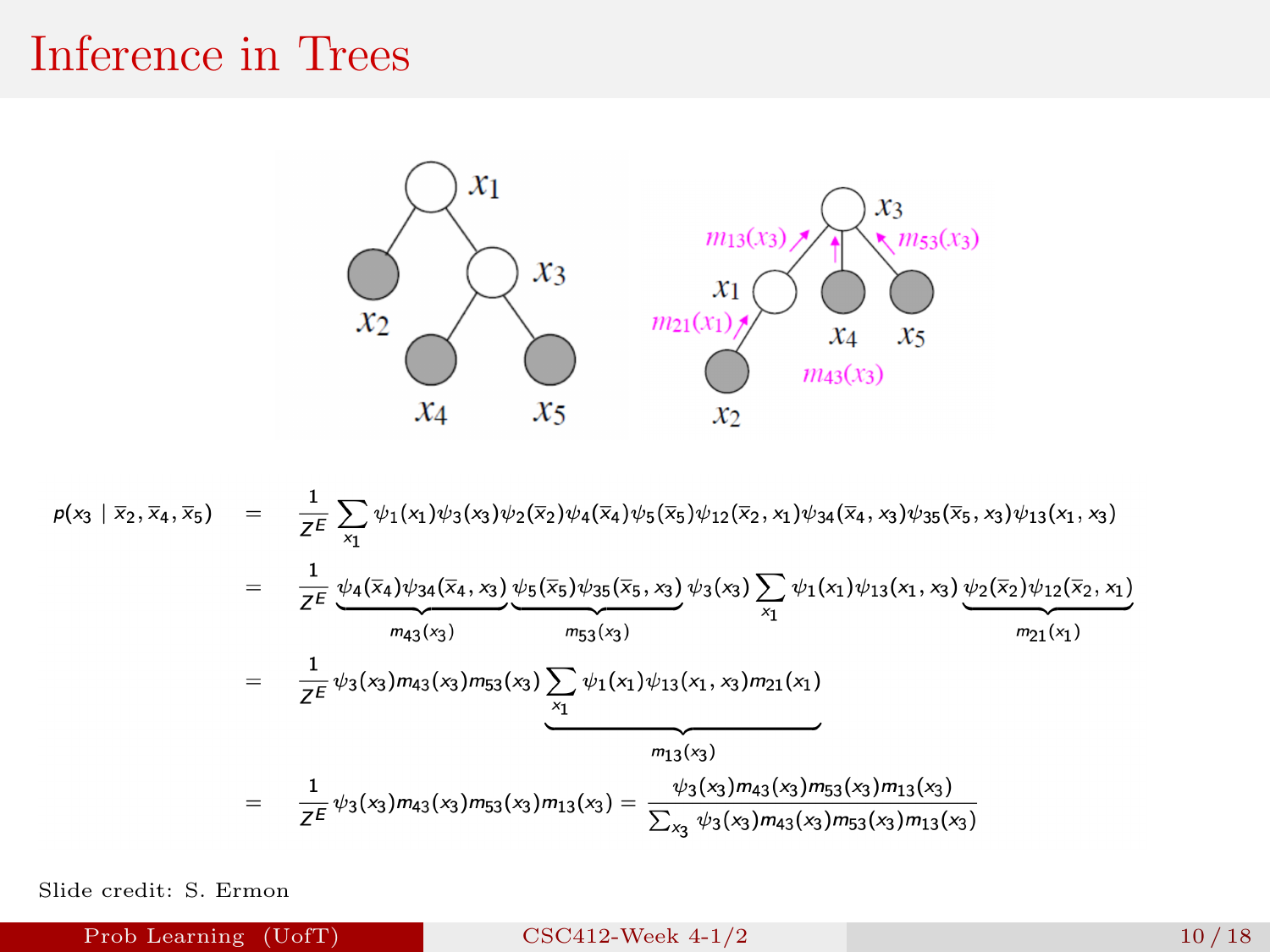## Message Passing on Trees

We perform variable elimination from leaves to root, which is the sum product algorithm to compute all marginals. Belief propagation is a message-passing between neighboring vertices of the graph.

• The message sent from variable j to  $i \in N(j)$  is

$$
m_{j \to i}(x_i) = \sum_{x_j} \psi_j(x_j) \psi_{ij}(x_i, x_j) \prod_{k \in N(j)/i} m_{k \to j}(x_j)
$$

If  $x_i$  is observed, the message is

$$
m_{j \to i}(x_i) = \psi_j(\bar{x}_j) \psi_{ij}(x_i, \bar{x}_j) \prod_{k \in N(j)/i} m_{k \to j}(\bar{x}_j)
$$

Once the message passing stage is complete, we can compute our beliefs as

$$
b(x_i) \propto \psi_i(x_i) \prod_{j \in N(i)} m_{j \to i}(x_i).
$$

• Once normalized, beliefs are the marginals we want to compute!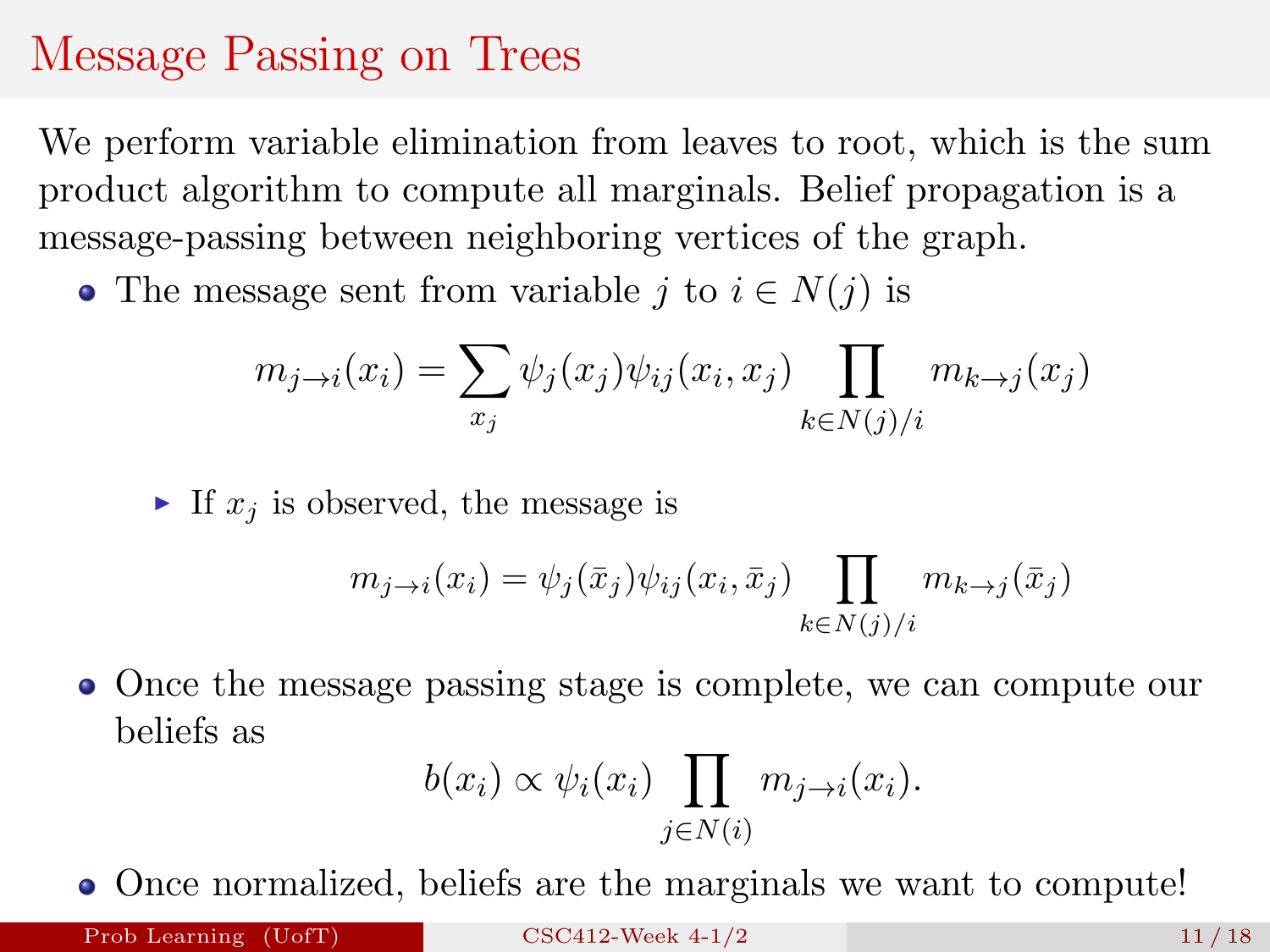#### Message Passing on Trees

The message sent from variable j to  $i \in N(j)$  is

$$
m_{j \to i}(x_i) = \sum_{x_j} \psi_j(x_j) \psi_{ij}(x_i, x_j) \prod_{k \in N(j)/i} m_{k \to j}(x_j)
$$



Each message  $m_{j\rightarrow i}(x_i)$  is a vector with one value for each state of  $x_i$ .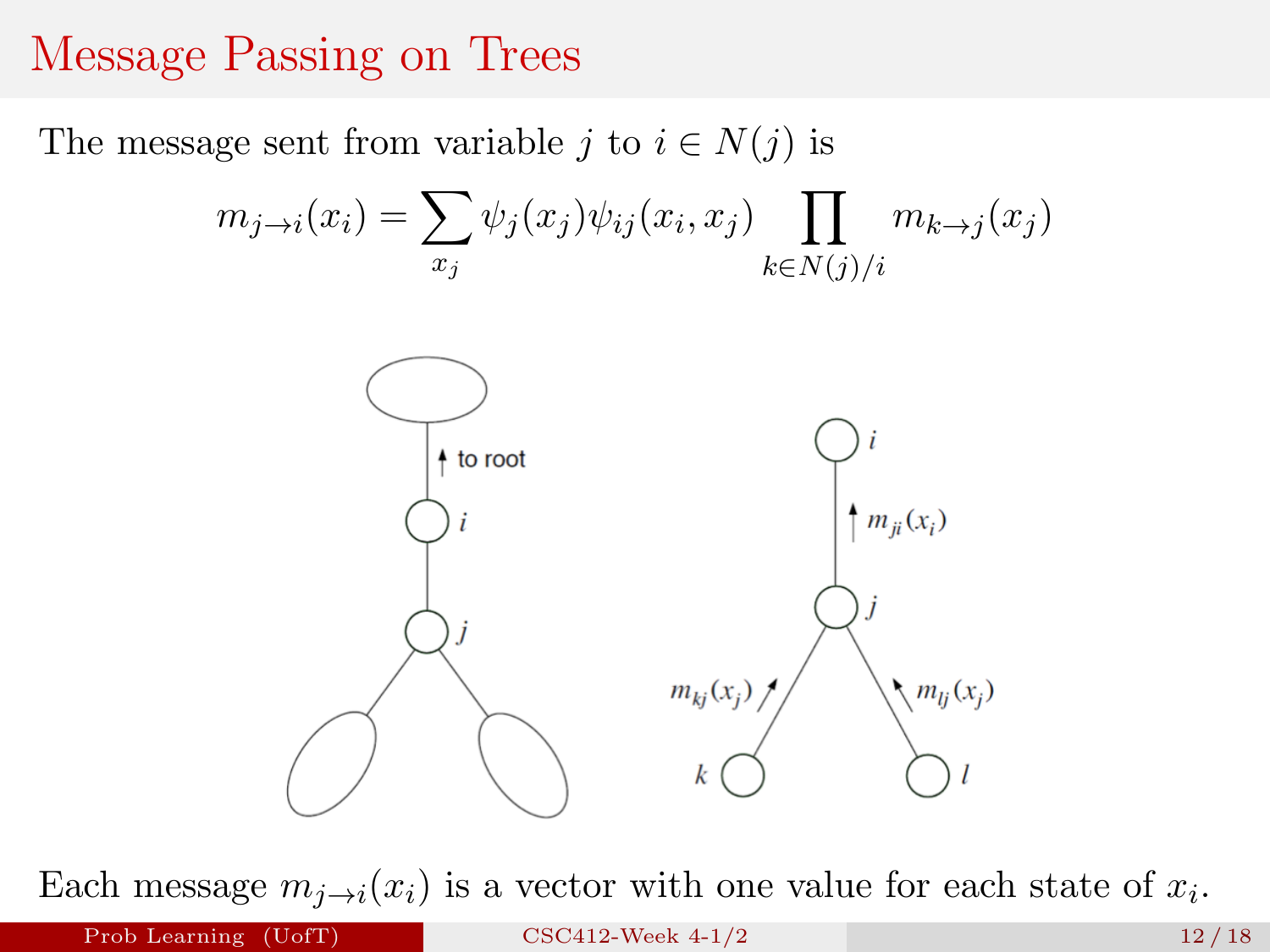## Inference in Trees: Compute  $p(x_1|\bar{x}_2, \bar{x}_4, \bar{x}_5)$

$$
m_{j \to i}(x_i) = \sum_{x_j} \psi_j(x_j) \psi_{ij}(x_i, x_j) \prod_{k \in N(j)/i} m_{k \to j}(x_j)
$$
  
\n
$$
b(x_i) \propto \psi_i(x_i) \prod_{j \in N(i)} m_{j \to i}(x_i).
$$
  
\n
$$
\sum_{j \in N(i)} m_{j \to i}(x_i).
$$
  
\n
$$
m_{j \to i}(x_i) \sum_{j \in N(i)} s_j = \psi_5(\bar{x}_5) \psi_{35}(x_3, \bar{x}_5)
$$
  
\n
$$
m_{j \to i}(x_i) \sum_{x_i \neq x_j} s_i
$$
  
\n
$$
m_{j \to i}(x_1) = \psi_2(\bar{x}_2) \psi_{12}(x_1, \bar{x}_2)
$$
  
\n
$$
m_{j \to i}(x_1) \psi_{34}(x_3, \bar{x}_4)
$$
  
\n
$$
m_{j \to i}(x_3) = \sum_{x_1} \psi_1(x_1) \psi_{13}(x_1, x_3) m_{2 \to 1}(x_1)
$$
  
\n
$$
b(x_3) \propto \psi_3(x_3) m_{1 \to 3}(x_3) m_{4 \to 3}(x_3) m_{5 \to 3}(x_3)
$$
  
\nThis is the same as variable elimination, so

$$
p(x_3|\bar{x}_2, \bar{x}_4, \bar{x}_5) = b(x_3)
$$

 $x_2$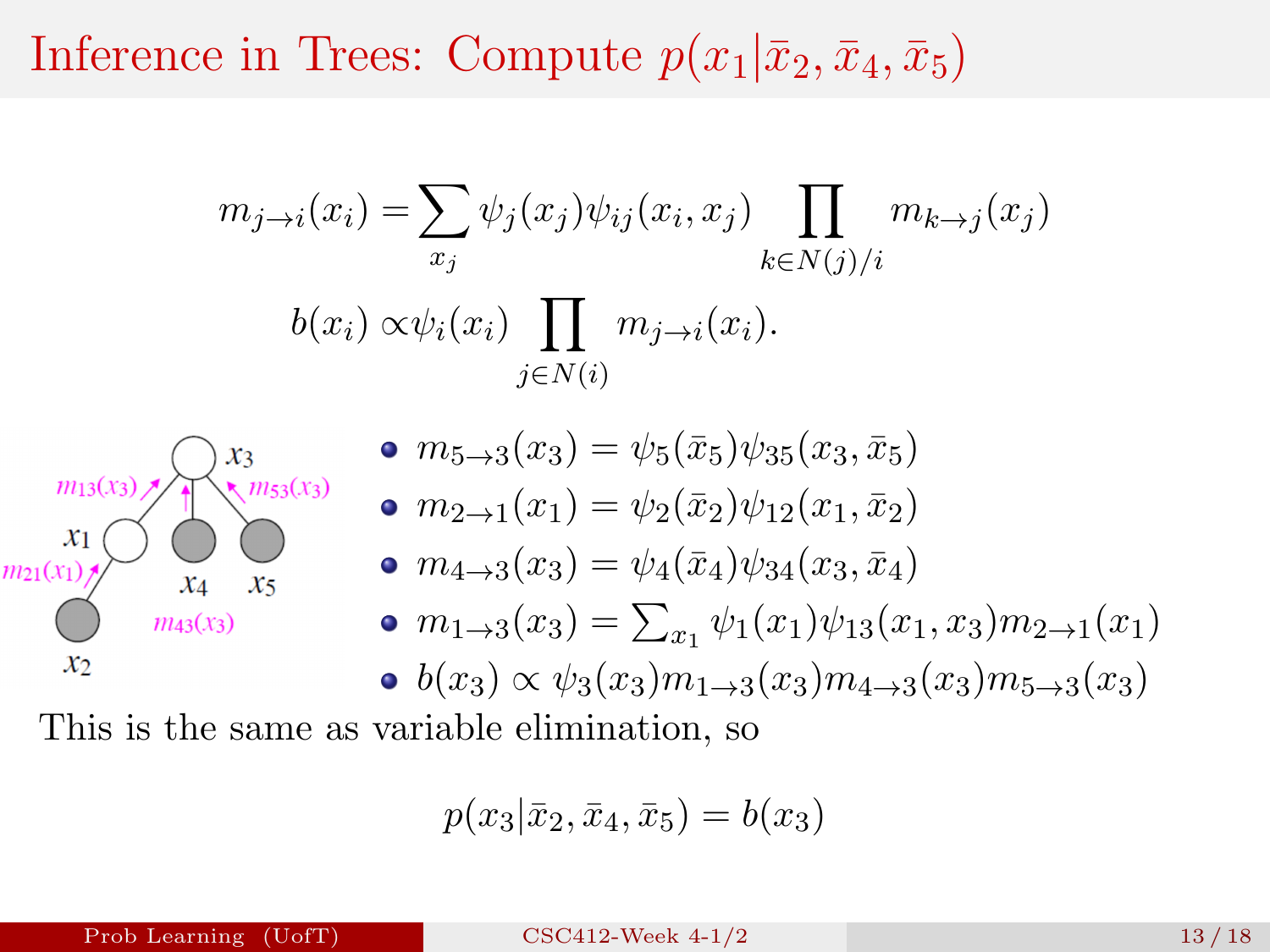## Belief Propagation on Trees

Belief Propagation Algorithm on Trees

- Choose root  $r$  arbitrarily
- Pass messages from leafs to r
- $\bullet$  Pass messages from r to leafs
- These two passes are sufficient on trees!
- Compute beliefs (marginals)

$$
b(x_i) \propto \psi_i(x_i) \prod_{j \in \mathcal{N}(i)} m_{j \to i}(x_i), \ \forall i
$$

One can compute them in two steps:

- Compute unnormalized beliefs  $\tilde{b}(x_i) = \infty = \psi_i(x_i) \prod_{j \in \mathcal{N}(i)} m_{j \to i}(x_i)$
- Normalize them  $b(x_i) = \tilde{b}(x_i) / \sum_{x_i} \tilde{b}(x_i)$ .

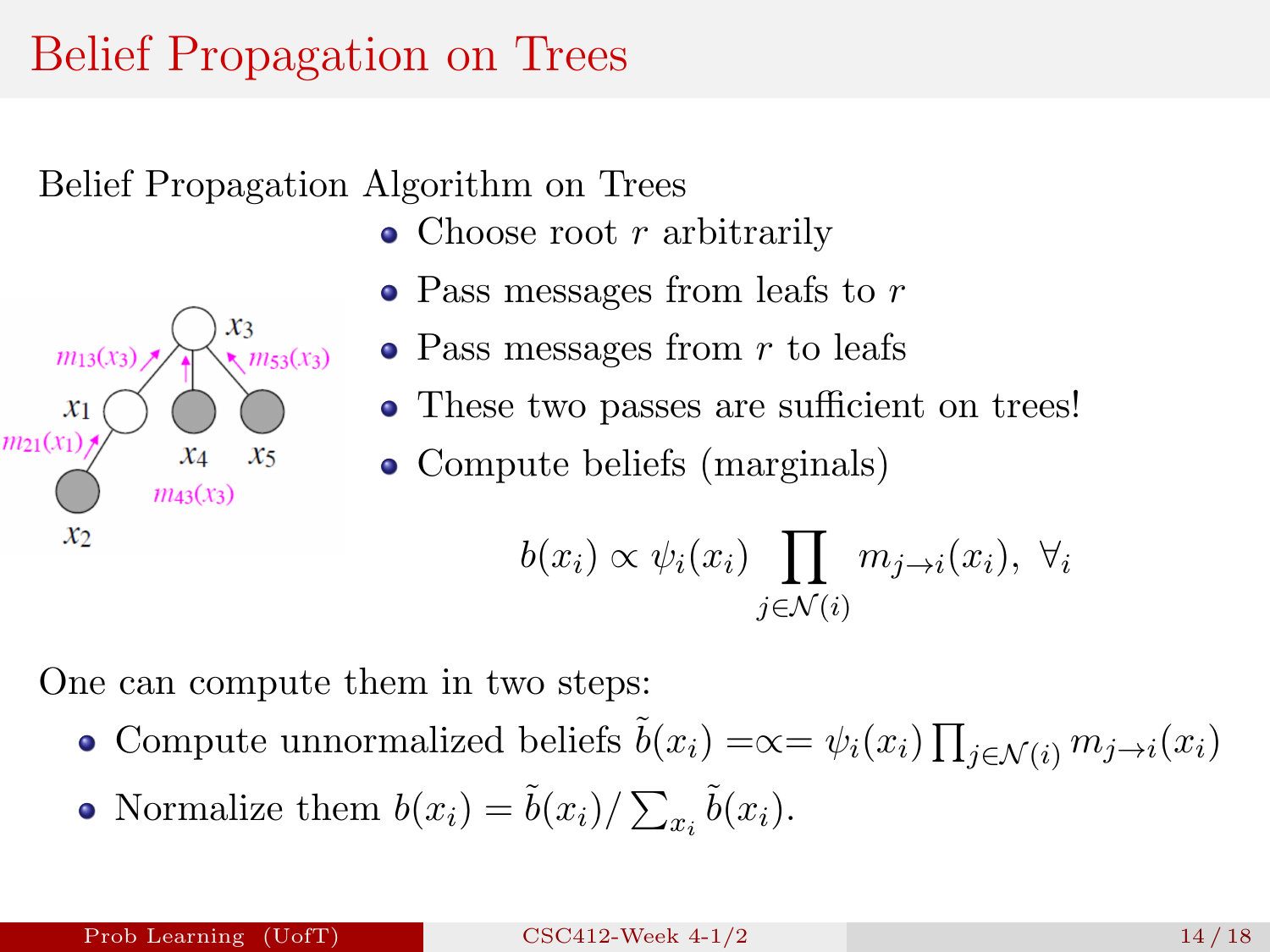- What if the graph (MRF) we have is not a tree and have cycles?
- Keep passing messages until convergence.
- This is called Loopy Belief Propagation.
- This is like when someone starts a rumour and then hears the same rumour from someone else, making them more certain it's true.
- We won't get the exact marginals, but an approximation.
- But turns out it is still very useful!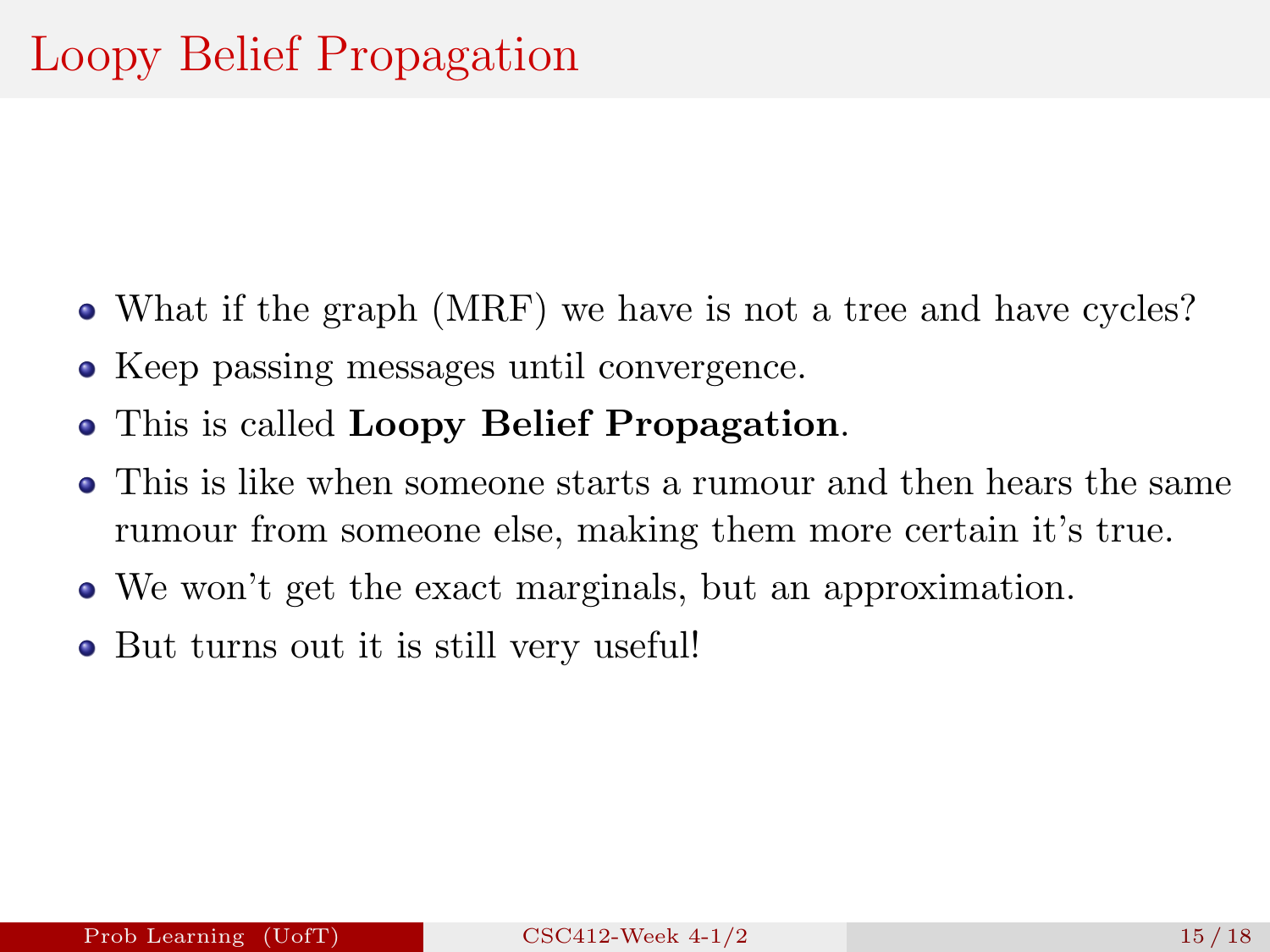## Loopy Belief Propagation

Loopy BP:

• Initialize all messages uniformly:

$$
m_{i \to j}(x_j) = [1/k, ..., 1/k]^\top
$$

where k is the number of states  $x_i$  can take.

• Keep running BP updates until it "converges":

$$
m_{j \to i}(x_i) = \sum_{x_j} \psi_j(x_j) \psi_{ij}(x_i, x_j) \prod_{k \in N(j) \neq i} m_{k \to j}(x_j)
$$

and normalize for stability.

- It will generally not converge, but that's generally ok.
- Compute beliefs

$$
b(x_i) \propto \psi_i(x_i) \prod_{j \in \mathcal{N}(i)} m_{j \to i}(x_i).
$$

This algorithm is still very useful in practice, without any theoretical guarantee (other than trees).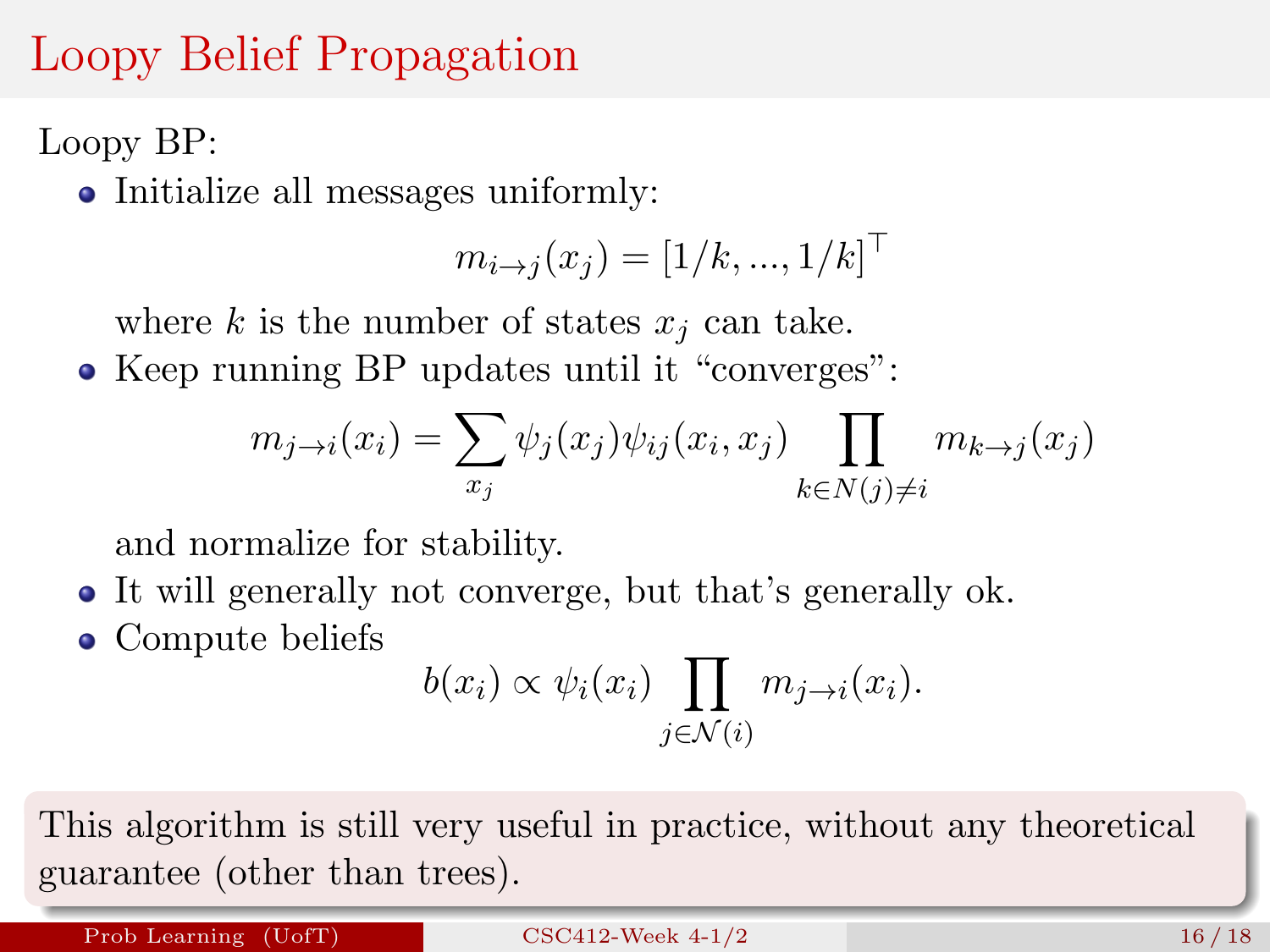## Sum-product vs. Max-product

- The algorithm we learned is called **sum-product BP** and approximately computes the marginals at each node.
- For MAP inference, we maximize over  $x_i$  instead of summing over them. This is called max-product BP.
- BP updates take the form

$$
m_{j \to i}(x_i) = \max_{x_j} \psi_j(x_j) \psi_{ij}(x_i, x_j) \prod_{k \in N(j) \neq i} m_{k \to j}(x_j)
$$

• After BP algorithm converges, the beliefs are **max-marginals** 

$$
b(x_i) \propto \psi_i(x_i) \prod_{j \in \mathcal{N}(i)} m_{j \to i}(x_i).
$$

• MAP inference:

$$
\hat{x}_i = \arg\max_{x_i} b(x_i).
$$

Prob Learning  $(Uo f T)$  [CSC412-Week 4-1/2](#page-0-0) 17/18